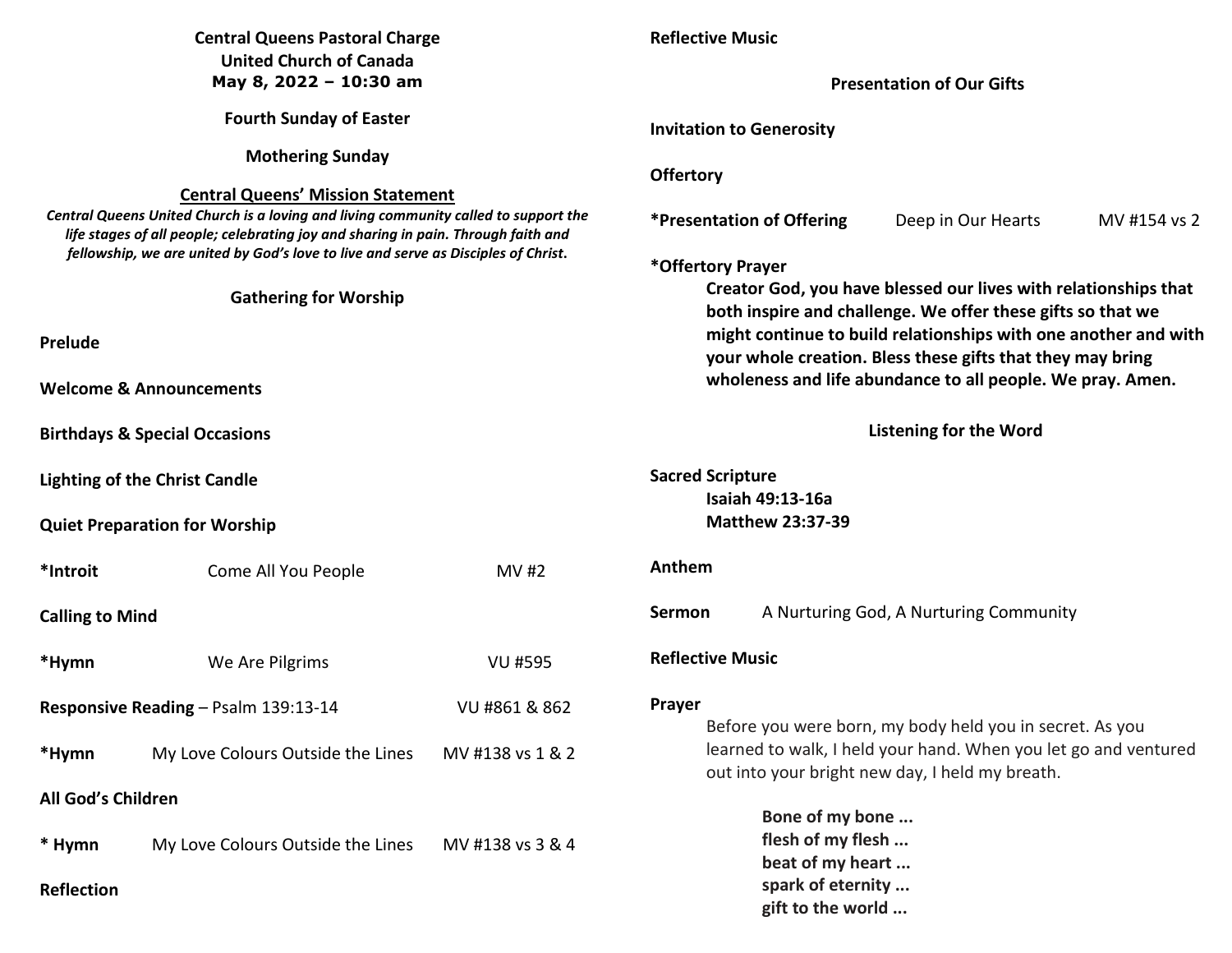you were never mine to hold on to forever, but my heart can't help it.

> Child of mine, wherever you go, my love, my life, my dreams and the constant whisper of my prayers go with you.

#### **Sung Response**

 **Bless the Lord and bless God's holy name. Bless the Lord, my soul, who leads me into life.** 

Mothering God, we hear you calling:

**'Bone of my bone ... flesh of my flesh ... beat of my heart ... spark of eternity ... gift to the world ... Come home. Come home.'**

> God, our mother, your voice echoes all around us. We catch hints of your pleading in the cries of the hungry, snatches of your pleasure in the laughter of our children, new verses of your song in every dawn chorus. Mother of all, we share the breath of your creative spirit and your imprint is on every soul. Teach us to see you in each other.

### **Holy, wholly Spirit, forgive us when we wander away:**

when we forget who we are and why we're here – when we fragment ourselves and forget that we are family. Gather us again under your wings and under the roof of your heaven that we may open the doors of our hearts to each other and share this planet-home.

Mother, we hear you calling:

**'Bone of my bone ... flesh of my flesh ... beat of my heart ...** 

| <b>Sung Response</b>                                                                                                            |  |  |  |  |  |  |  |
|---------------------------------------------------------------------------------------------------------------------------------|--|--|--|--|--|--|--|
| Bless the Lord and bless God's holy name.<br>Bless the Lord, my soul, who leads me into life.                                   |  |  |  |  |  |  |  |
| <b>Responding to the Word</b>                                                                                                   |  |  |  |  |  |  |  |
| Would You Bless Our Homes and Families<br><b>VU #556</b>                                                                        |  |  |  |  |  |  |  |
| *Benediction                                                                                                                    |  |  |  |  |  |  |  |
| MV #156                                                                                                                         |  |  |  |  |  |  |  |
| <b>Postlude</b><br>* Please stand as you are able<br>Liturgy written by Sally Foster-Fulton (adapted) - Wild Goose Publications |  |  |  |  |  |  |  |
| All of us<br><b>Rev Greg Davis</b><br>Tuesday, Wednesday & Thursday<br>$9$ am $-12$ pm<br>902-964-2291<br>minister@cquc.ca      |  |  |  |  |  |  |  |
|                                                                                                                                 |  |  |  |  |  |  |  |
|                                                                                                                                 |  |  |  |  |  |  |  |
|                                                                                                                                 |  |  |  |  |  |  |  |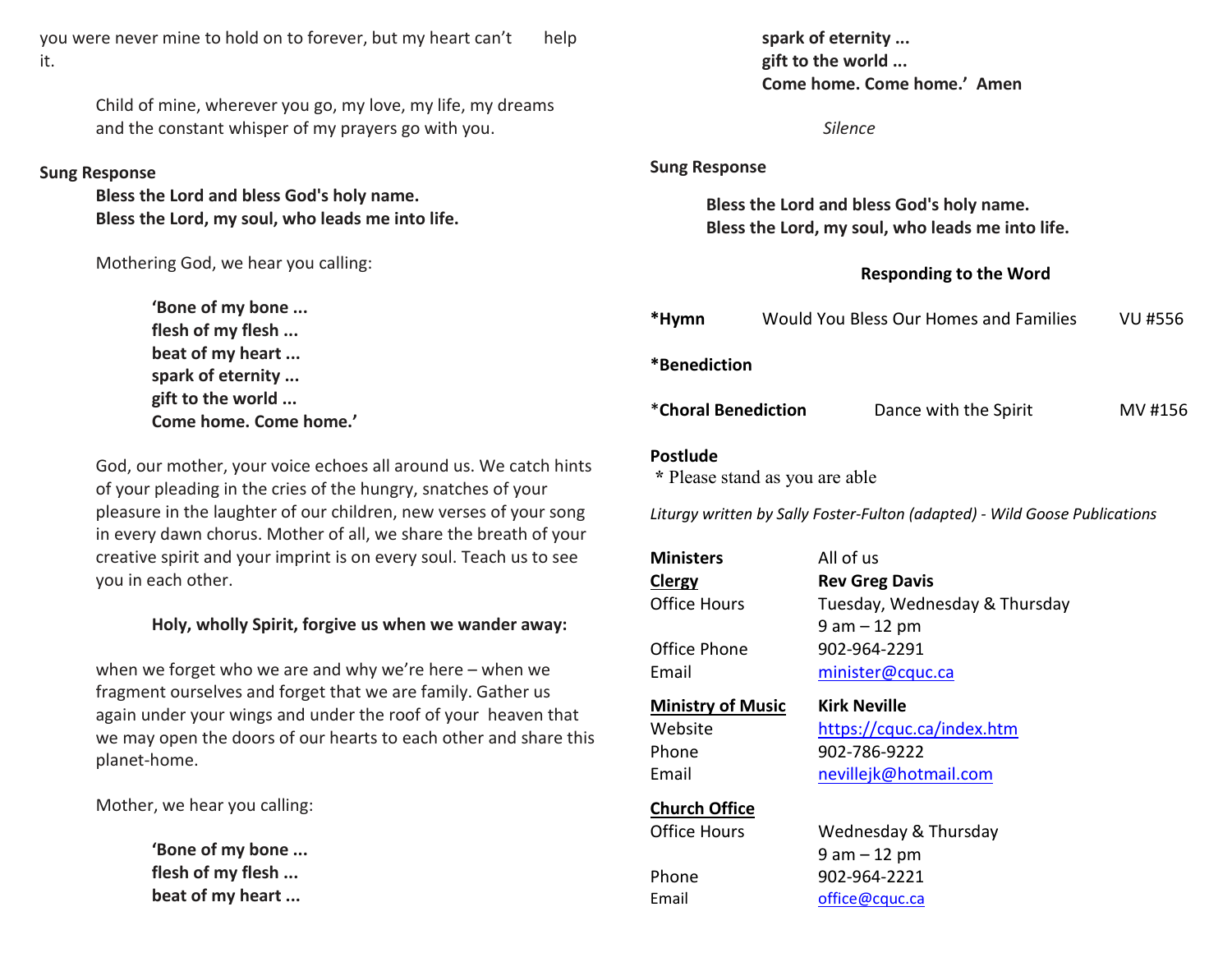**A Warm Welcome to All** – We are delighted you've joined us. May God's word today strengthen your faith, inspire curiosity and learning, and motivate your service of others. All are welcome.

### **Today's Bulletins** are placed:

In loving memory of Charles Wagner. Presented by Central Queens Musical Friends.

In loving memory of Robert Rackham. Presented by Central Queens Musical Friends.

In loving memory of Ralph L Howes. Lovingly remembered by Ruby, Fred, Janet, Alyssa and Kaylee.

# **Life and Work of Our Church**

**Greg's Office Hours:** Tuesday, Wednesday and Thursday from 9 am – 12 pm. If anyone is in the hospital or would like a visit from Greg, please call him at 902-964-2291. If you wish to meet with Greg outside the scheduled hours, please call 902-964-2291 or email minister@cquc.ca for an appointment.

**In-Church Services:** At a recent Official Board meeting, the decision was made to continue with the status quo on our COVID protocols. Registration is not required; however, masks are still required.

**COVID Questionnaire** – We would like a response from the congregation on a questionnaire that the COVID-19 committee has produced. Please respond back by next Sunday, May  $15^{th}$ . A box will be available at the back of the sanctuary.

It has been sent out to our email group, you can find it on the website, or you can take a paper copy from the resource table at the back of the sanctuary.

You can direct your questions or concerns to dykermanbernie@gmail.com or call (902) 626-6869. **Official Board Meeting** – The Official Board will be meeting on Sunday, May  $29<sup>th</sup>$ , following the worship service. The agenda item will be COVID protocols. All are welcome to attend.

**Scent-Free** – "*No scents makes good sense.*" Recognizing that some of our church attendees have sensitivity and/or allergic reactions to various fragrant products. Thank you for your cooperation so that everyone can attend our church.

**FundScrip** -The next order date will be Sunday, May 15<sup>th</sup>. You can reach Janet Howes by email (jhowes1969@gmail.com) or by phone or text (902-393-1527). E-transfers accepted.

**E-Transfers** – Central Queens United Church is set up to accept E-Transfers. If you wish to give your offerings through E-Transfer, please send via email to veldabertram@gmail.com.

**Rosewood Services** are held the third Thursday of every month. Greg will be leading the service on Thursday, May  $19^{th}$ .

**Pop Can Pull Tabs** – Remember your pull tabs!! George Mason is collecting pop can pull tabs when are then given to the Daughters of the Nile women's organization. The funds go to the Shriners Hospital in Montreal where they are used to buy reading materials for children in the hospital. Your can tab collections can be dropped off here at the church. Thank you.

**Weekly Bulletins** can be sponsored by you in celebration or remembrance of a loved one. There is a signup sheet on the table at the back of the sanctuary. Cost is \$20.00.

**Bookworms United** – Bookworms United will meeting on Wednesday, May 25th. The book for discussion will be **Ashgrove Park** by K.V. Martins. For more information, please contact Liz Spangler at spangler@upei.ca.

**Bulletin Deadline** – Deadline for items to be placed in the bulletin is **Wednesday** evening. Bulletin items can be emailed to office@cquc.ca.